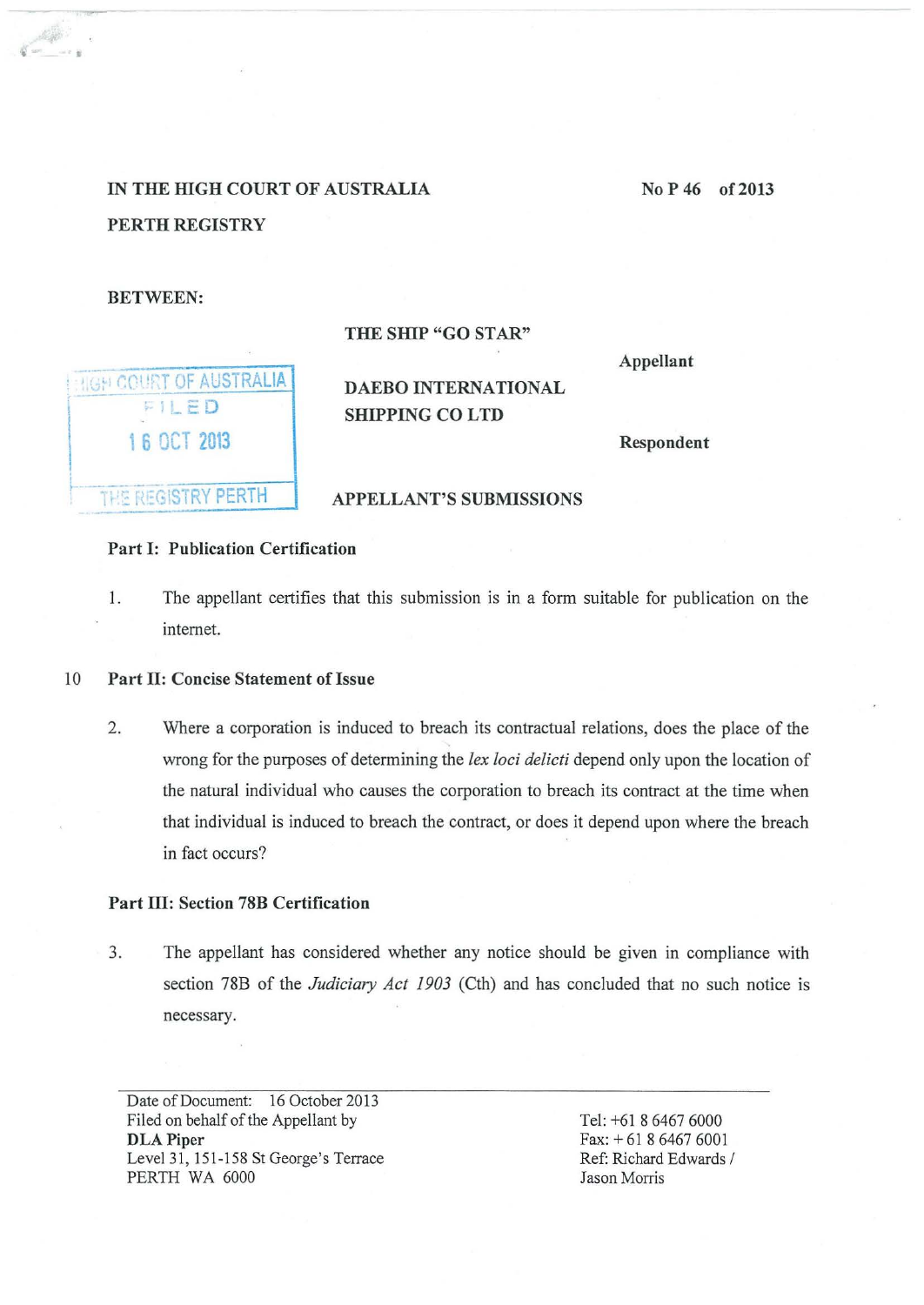#### Part IV: Citation of Judgments Below

- 4. *Daebo Shipping Co Ltd v Ship Go Star* [2011] FCA 1015; (2011) 283 ALR 255 (Siopis J)
- 5. *Daebo Shipping Company Ltd v The Ship Go Star* [2012] FCAFC 156; (2012) 207 FCR 220 (Keane CJ, Rares and Besanko JJ)

## Part V: Relevant Facts

## *General*

- 6. At the commencement of 2009, the *Go Star* was subject to a chain of four time charterparties, all in the form of the 1981 version of the standard form New York Produce Exchange Form for a Time Charter (the "ASBATIME NYPE Form"). The vessel had been let from the vessel owners to Breakbulk Marine Services Ltd ("BMS"); BMS had let the vessel to Bluefield Shipping Co ("Blnefield"); Bluefield had let the vessel to the respondent ("Daebo"); and Daebo had let the vessel to Nauyuan Shipping Co Ltd ("Nanyuan"). See Trial Judge Reasons ("TJ") [2]-[ 4], [9]-[18].
- 7. The Nanyuan sub-charterparty was made by way of a clean recap on 30 December 2008. The clean recap provided that the Nanyuan sub-charterparty was governed by English law. See TJ [16]-[18].
- 8. Each of the four charterparties in the chain contained a standard clause in the form of clause 18 of the ASBATIME NYPE Form, which stated: *"The Owners shall have a lien upon all cargoes and all sub-freight for any amounts due under this Charter* ... ". See Full Court 20 Reasons ("FC") at [18].
	- 9. The *Go Star* was redelivered to Daebo by a previous sub-charterer (Daeyang Shipping Co Ltd) on 3 January 2009, and Daebo delivered the vessel to Nanyuan on the same day: TJ [28]-[29], [62]; FC [26]-[27], [82].
	- 10. Delivery occurred at Shanghai: TJ [29], FC [4].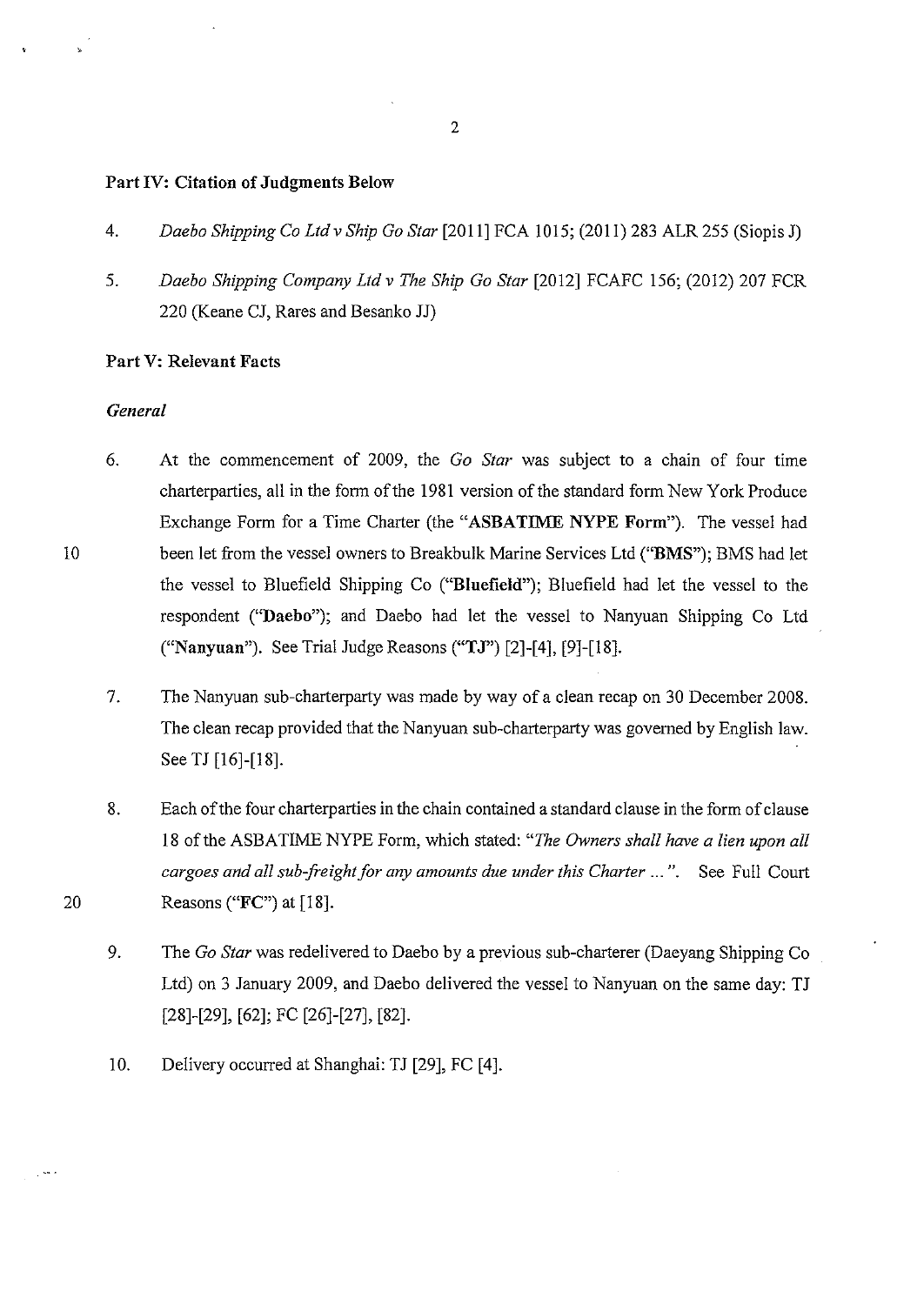- 11. When the *Go Star* was delivered by Daebo to Nanyuan it had substantial fuel bunkers aboard: 882.62 metric tonnes **("MT")** of fuel oil and 79.52 MT of diesel oil. These had a contractual value of US \$238,786.60. See FC [110].
- 12. On 4 January 2009 Daebo invoiced Nanyuan for hire due under the sub-charterparty and for the value of the bunkers at the time of delivery: TJ [30].
- 13. Between 3 and 8 January 2009, the *Go Star* sailed from Shanghai to Fangcheng to load cargo, under instructions from Nanyuan: TJ [29]-[33]; FC [5].
- 14. On both 8 and 13 January 2009, Nanyuan sent correspondence to Daebo by which it purported to cancel or withdraw from the sub-charter with Daebo: TJ [35]-[36], [39]; FC [7]-[8].

- 15. There was no suggestion at trial that Nanyuan was lawfully entitled to re-deliver the vessel to Daebo on either 8 or 13 January 2009, or that there had in fact been any re-delivery of the vessel by Nanyuan to Daebo on those dates. Instead, it was contended at trial and on appeal that the vessel had in fact never been delivered to Nanyuan in the first place. That submission was rejected: TJ, [28]-[29], [62]; FC [26]-[27], [82].
- 16. On 15 January 2009, the vessel owners withdrew the *Go Star* under the terms of the head charterparty, and credited BMS with the value of the bunkers then aboard the vessel: TJ [40]-[41]. At the time of withdrawal, the vessel was still at Fangcheng within the territorial waters of the People's Republic of China **("PRC"):** TJ [40].
- 20 17. As at the time of the withdrawal of the *Go Star,* the amount of fuel aboard the *Go Star* had diminished as a result of the voyage from Shanghai to Fangcheng, and movements at Fangcheng. The amount of fuel aboard the *Go Star* was then 774.95 MT of fuel oil and 51.34 MT of diesel oil. See admission of paragraph 7 of the Further Re-Amended Statement of Claim.
	- 18. On 17 January 2009, the *Go Star* sailed from Fangcheng to Albany in Western Australia, under instructions from a new charterer: TJ [40]-[46].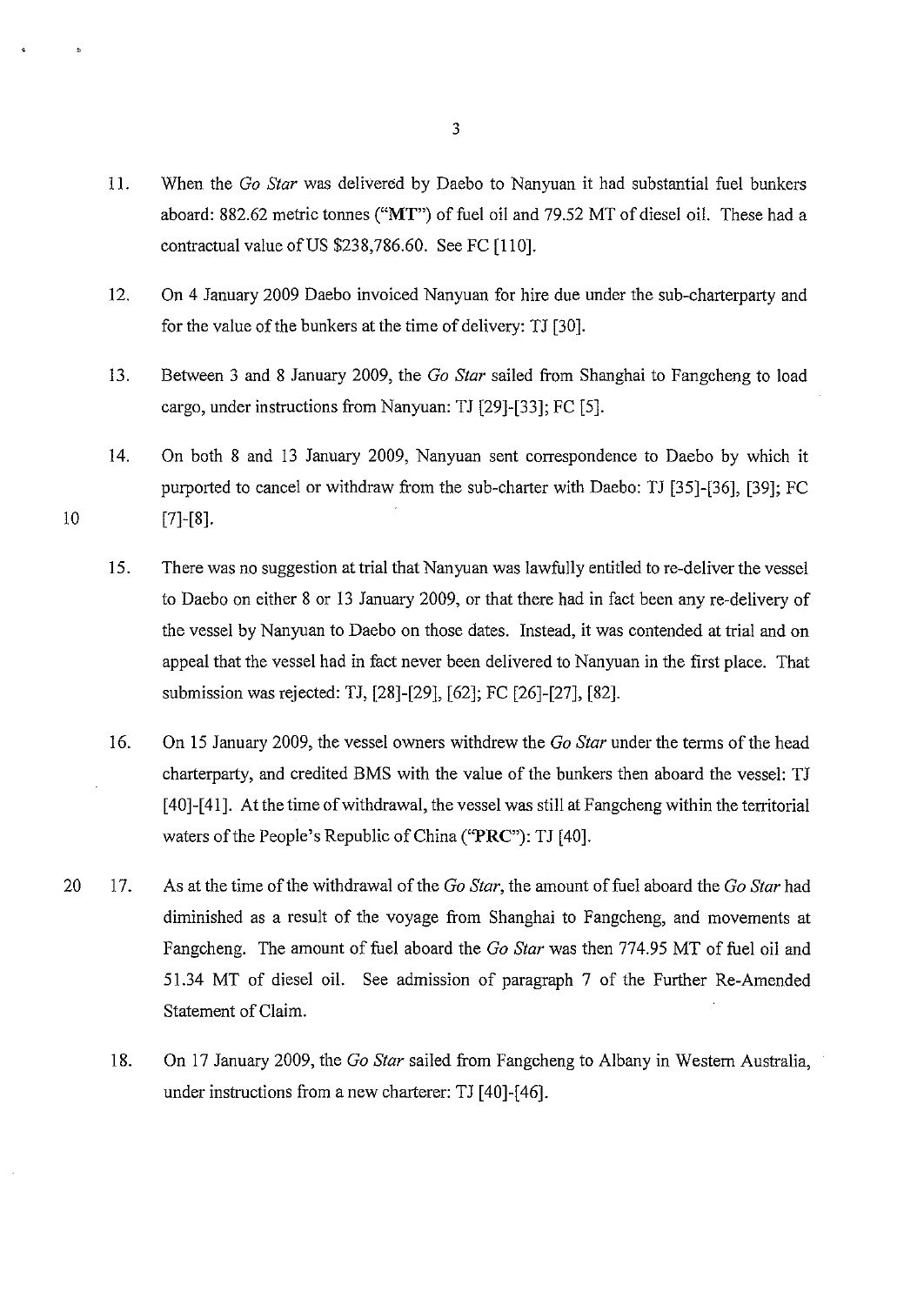19. After arrival in Albany, Daebo demanded that the vessel owners deliver to them the amount of bunkers aboard the vessel when it was withdrawn from the head charterparty on 15 January 2009.

#### *Claims made by Daebo*

- 20. Daebo commenced proceedings in which it made two types of claim.
- 21. First, Daebo claimed that the vessel owners were liable in conversion or detinue for the value of the bunkers which were aboard the vessel when it was withdrawn on 15 January 2009. This claim failed at first instance and on appeal, as title to the bunkers had passed to Nanyuan when the vessel was delivered on 3 January 2009. See TJ [80]; FC [82].
- 10 22. Secondly, Daebo also claimed that the vessel owners were liable for the tort of procuring Nanyuan to breach its contractual obligations to Daebo under the sub-charterparty to pay hire and to pay for the value of the bunkers transferred to it. The claim for lost bunkers related to the value of the bunkers at the date of delivery of the vessel in Shanghai, rather than the value of bunkers in Fangcheng when the vessel was withdrawn.
- 23. The Courts below described this claim as a claim for unlawful interference with contractual relations. See TJ [86], [96], [101], [103]-[104]; FC [46], [49], [52], [62], [63], [68], [107]. Nevertheless, it was evident that the particular interference which the Courts below considered was an inducement to breach a contract. See FC [88]-[93], [106]. This is consistent with the way in which the case was pleaded, which alleged an unlawful 20 interference with contractual relations, but identified the alleged unlawful interference as the appellant knowingly inducing Nanyuan to breach its sub-charterparty. See the Further Re-Amended Statement of Claim, [14](c), [16]. It is also consistent with different descriptions which have been applied to the tort. In *Sanders v Snell* (1998) 196 CLR 329 at [20]ff, the High Court discussed the tort of inducing or procuring a breach of contract, in contrast to a possible tort of interference with trade or business interests. However, in *Zhu v Treasurer of New South Wales* [2004] HCA 56; (2004) 218 CLR 530 at [33], [36]-[45], [67], [105], [106], [112], [114], [116], [120], [124], [128], [131], [136], [147], the High Court spoke in terms of interference with legal or contractual relations.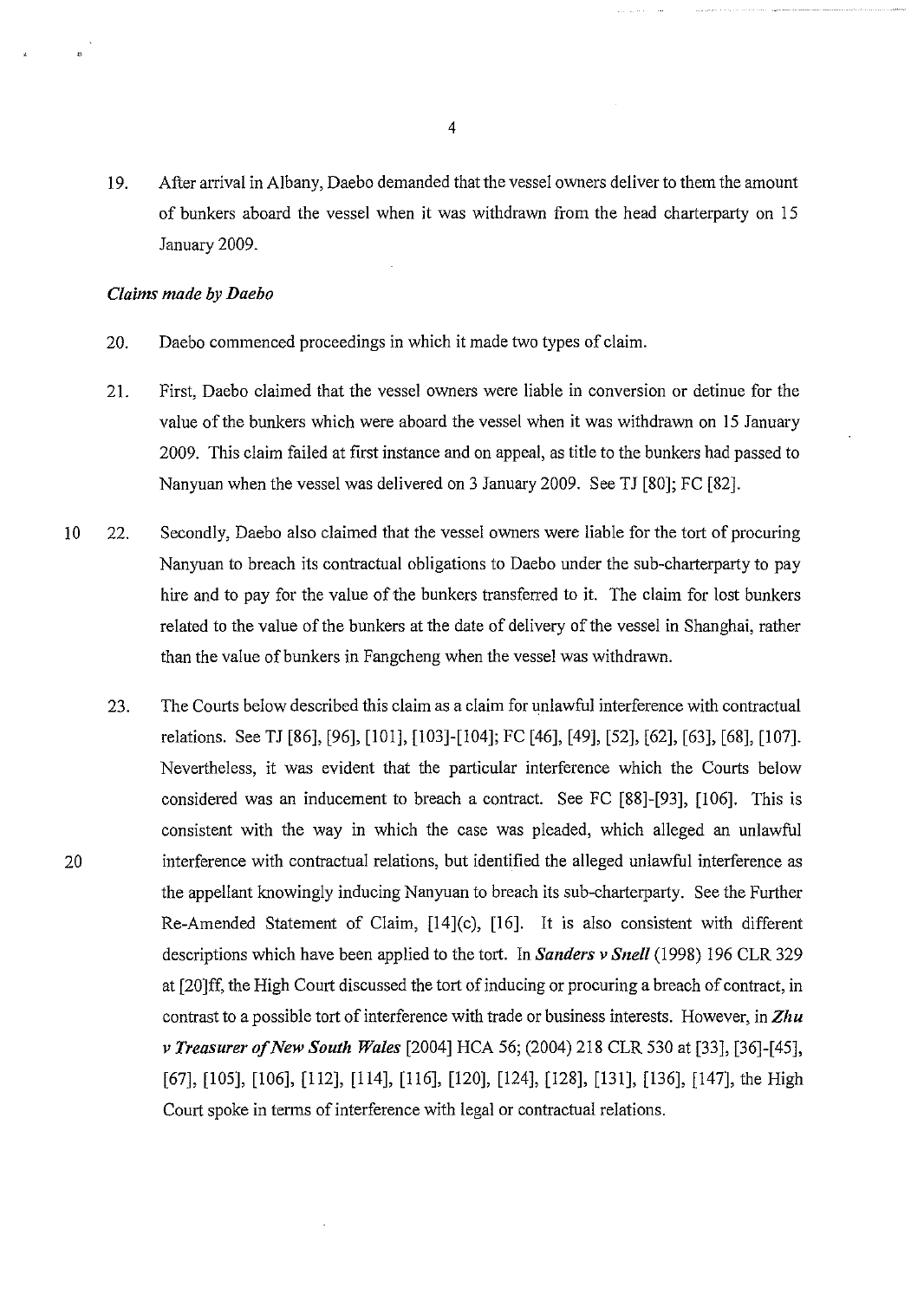- 24. This claim failed at trial on the basis that the trial judge held that the applicable law for the tort of interfering with contractual relations was the law of the PRC. The vessel owners lead unchallenged expert evidence that there was no such tort known to the law of the PRC. Consequently, the trial judge dismissed Daebo's tortious claim. TJ [103]-[104].
- 25. However, Daebo's unlawful interference claim was allowed on appeal. The Full Federal Court held (as submitted by the respondent) that the applicable law for the tort of interfering with contractual relations was the law of Singapore, not the law of the PRC. As the vessel owners had not adduced evidence of the law of Singapore, Australian law was applied to determine whether there had been any interference in contractual relations: FC [52], [106].
- 10 26. The relevant factual matters which led the Full Federal Court to conclude that the vessel owners had interfered in the contractual relations created by the Nanyuan sub-charterparty are referred to below.

#### *Unlawful Interference Claim*

- 27. The basis of the Full Court's finding that the vessel owners had unlawfully interfered with the contractual obligations between Nanyuan and Daebo are four email communications between Mr Nicholas Pantelias, acting on behalf of the vessel owners, and Ms Chen or Captain Hu, on behalf of Nanyuan. These emails were sent on 2, 3, 7 and 9 January 2009. See FC [84]-[85]. The text of each of these emails is set out at TJ [23], [27], [32], [37].
- 28. The emails on 2 and 7 January were sent to Ms Chen, who was located in the PRC: TJ [98]. The emails on 3 and 9 January were sent to Captain Hu, who was located in Singapore: TJ [24]. Ms Chen signed her emails as the person in charge, and was the person who sent initial instructions relating to Nanyuan's sub-charter to the vessel's master: TJ [21].
	- 29. In the email of 2 January 2009 to Ms Chen, Mr Pantelias said that the vessel owners:

*"hereby exercise their rights under the head charter in respect of lien and kindly request you not to proceed with any payment under your sub-charter and you are being put on notice that should you elect to ignore this notice you may be called upon to pay such sums twice over."* 

5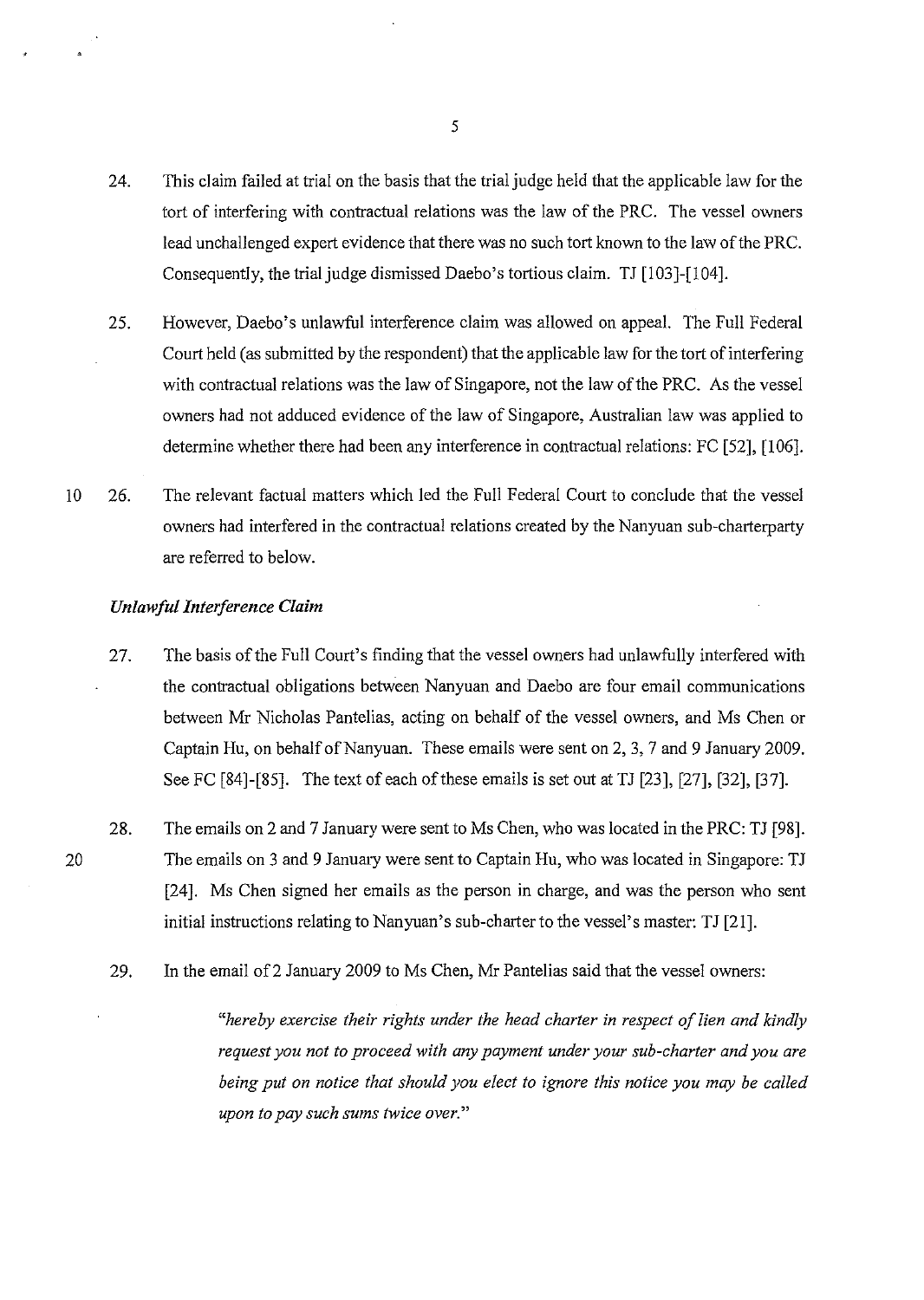30. In the email on 3 January 2009 to Captain Hu, Mr Pantelias urged Captain Hu to read the earlier email once again very carefully and urged Captain Hu to take his own legal advice before making any decisions. Mr Pantelias also warned Captain Hu that if Nanyuan proceed to withdraw from the sub-charterparty with Daebo, they might be in repudiatory breach of that sub-charterparty. Mr Pantelias then said:

> *"We have simply asked you to withhold payments under your charter. In other words our last must be seen as a notice of lien and no more.* "

31. In the email of 7 January 2009 to Ms Chen, Mr Pantelias said that, in circumstances where the head charterers were in arrears in paying hire:

> "... you are kindly requested not to proceed with any payments of any sums under *your charter as you may be called upon to pay twice over such sums.* "

- 32. In the email of 9 January 2009 to Captain Hu, Mr Pantelias said that the notices given in the previous emails of 2 and 7 January 2009 to Ms Chen could not be withdrawn as the head charterers were still in arrears.
- 33. No one from Nanyuan gave evidence at trial, but the trial judge inferred that Ms Chen was the person who acted upon the emails sent by Mr Pantelias because she described herself as the person in charge: TJ [99]. The Full Court reversed that finding, and inferred that Captain Hu was the person who acted on the emails sent by Mr Pantelias: FC [84]-[86]. That is because the Full Court considered that in two telephone conversations between Mr Pantelias and Captain Hu they had discussed contractual matters, and therefore Captain Hu was the person who represented Nanyuan on this serious issue and was Ms Chen's superior: FC [85].
- 34. The Full Court's decision on this factual matter is not challenged in this appeal.
- 35. The Full Court also made three critical factual findings about the emails from Mr Pantelias. The Full Court considered that these emails:
	- (a) contained a request to Nanyuan not to pay for the bunkers on the *Go Star,* as well as a request not to pay sub-hire: FC [91], [93], [105];

20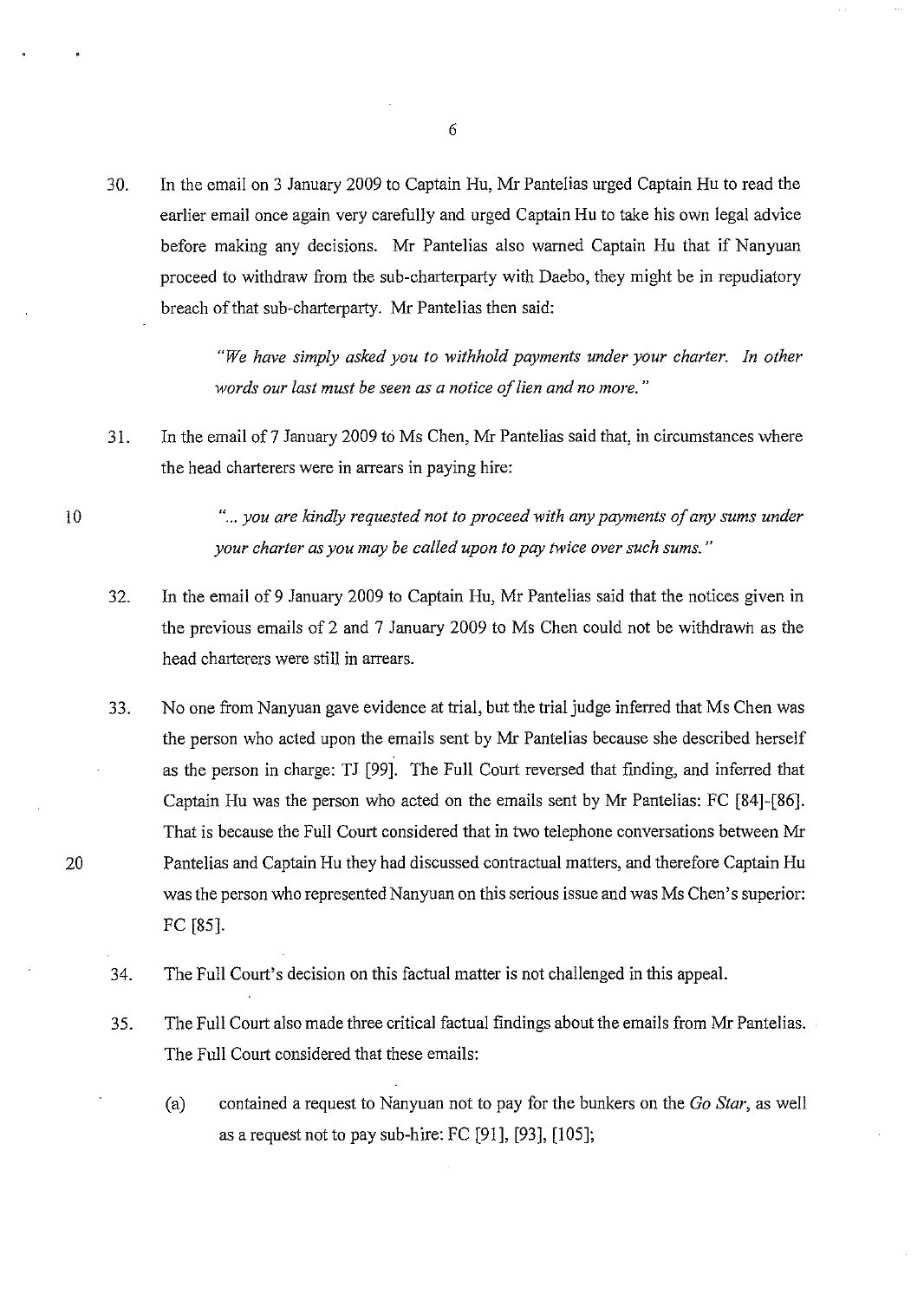- (b) were not an immediate exercise of the lien under cl 18 of the head charter but an indication that the vessel owners might choose to exercise their lien at some stage in the future: FC [92]-[93], [98]; and
- (c) "were calculated to, and did, induce Nanyuan to breach its obligations to pay hire and for the value of the bunkers on delivery of *Go Star* due under the Nanyuan subcharter": FC [93].
- 36. These factual findings are also not challenged in this appeal.
- 37. Lastly, there was no challenge in the appeal before the Full Court to the finding by the trial judge that "the tort known as unlawful interference with contractual relations in Australian law is not recognised under the law of the People's Republic of China": TJ [103].

#### *Place of Inducement to Breach Contract and Place of Breach of Contract*

- 38. On Sunday 4 January 2009, Daebo invoiced Nanyuan for the first hire payment and the value of the delivered bunkers: TJ [30]. The total invoice was for the amount of US \$303,436.60. This was payable within three banking days of delivery (ie, 7 January 2009): TJ [17]. However, Nanyuan did not pay the invoice by 7 January 2009. Instead, by email sent on 8 January 2009, Nanyuan purported to cancel or withdraw from the charter without any legal justification. This termination was "reconfirmed" by the email of 13 January 2009.
- 20 39. The relevant breach of contract by Nanyuan, which Daebo relied upon to establish its tortious claim, was the failure by Nanyuan to pay any money due to Daebo, in the context of the alleged repudiation of the sub-charterparty by Nanyuan in the emails which it sent on 8 and 13 January 2009. These emails demonstrated that Nanyuan had no intention of paying any money at all. See the Further Re-Amended Statement of Claim, [15].
	- 40. The context of the emails, and the allegation that Nanyuan had repudiated the subcharterparty, are significant. They show that the relevant breach relied upon by Daebo was Nanyuan's repudiation of the entire sub-charterparty, evidenced by Nanyuan's failure to make payments which were due, and its statements to the effect that the sub-charterparty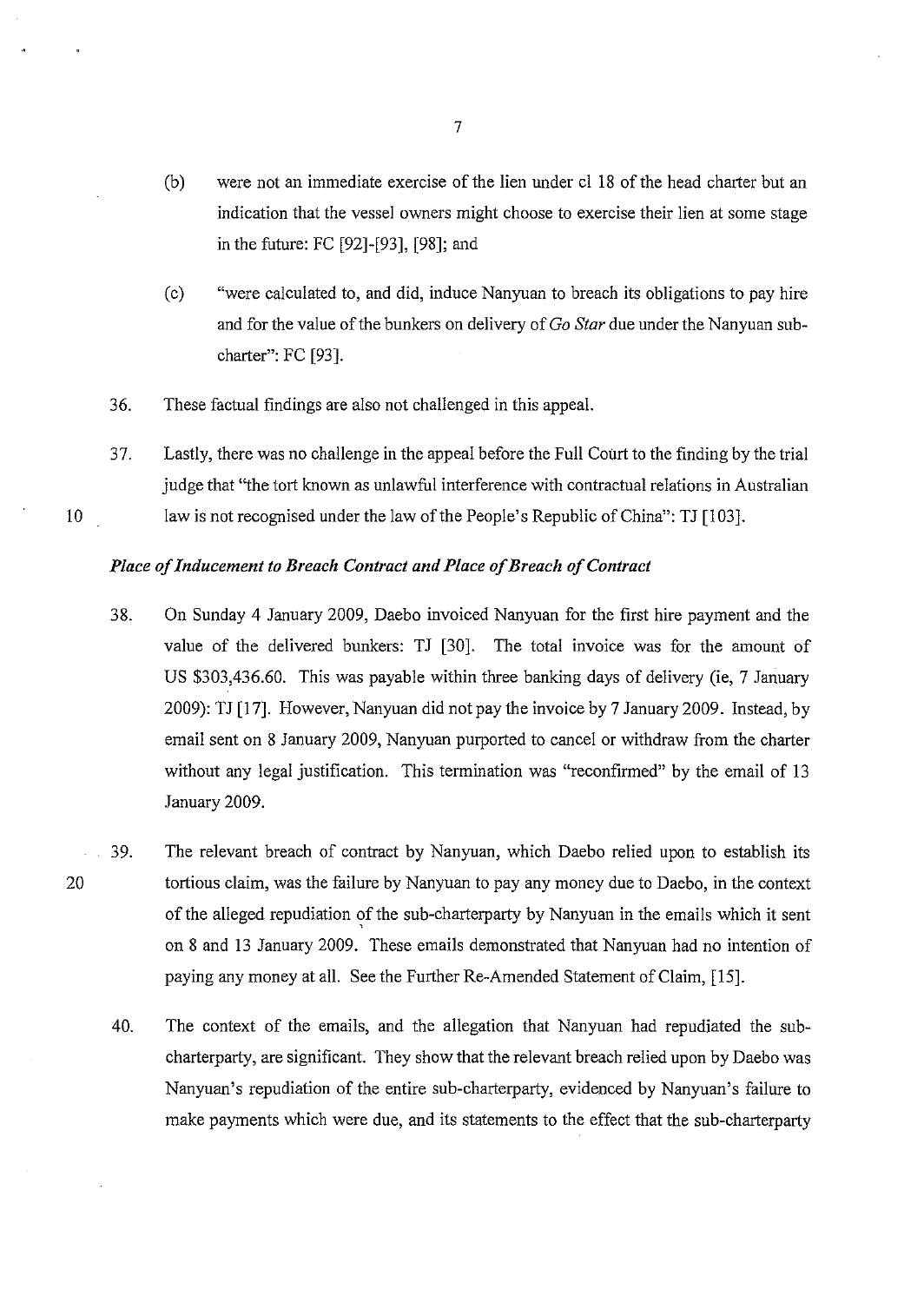was cancelled. Nanyuan's breach was not simply a delay in making payment by the due date.

- 41. The trial judge did not specifically determine whether any breach of contract had occurred, because he determined that the place of the tort was the PRC, which did not recognise any tort of inducing a breach of contract. See TJ [93]-[108]. However, the trial judge assessed the place of the tort by reference to the intention of Mr Pantelias to prevent the ship loading and the non-performance of that act by Nan yuan. See TJ [92], [101]. In other words, the trial judge considered the tort of inducing a breach of contract by reference to the intention of Mr Pantelias to cause Nanyuan to repudiate the contract, and Nanyuan's repudiatory conduct in failing to load the vessel.
- 42. The Full Court held that Nanyuan's failure to pay its debts for the bunkers and hire was the breach of contract induced by the vessel owners. See FC [90]-[93], [96], [106].
- 43. Nanyuan's purported rejection of the *Go Star* on 8 January 2009 occurred while it was within the territorial waters of the PRC. In substance, the appellant contends that this is where the breach of the Nanyuan sub-charterparty with Daebo occurred.
- 44. However, on the basis of the Full Court's inference that Captain Hu was the person who decided to cause Nanyuan to cancel or withdraw from the sub-charter with Daebo, the relevant inducement of Captain Hu occurred while he was in Singapore.

#### Part VII: Statement of Argument

#### 20 *Reasoning of Courts Below*

- 45. The trial judge considered that the *lex loci delicti* was the law of the PRC, for several reasons.
- 46. The trial judge considered that Ms Chen was the person who decided to cause Nanyuan to cancel or withdraw from the sub-charter, and she was located in China: TJ [97]-[98]. Hence, applying *Voth v Manildra Flour Mills Pty Ltd* (1990) 171 CLR 538 at 568, the trial judge considered that the place where the breach of contract was induced was China.

8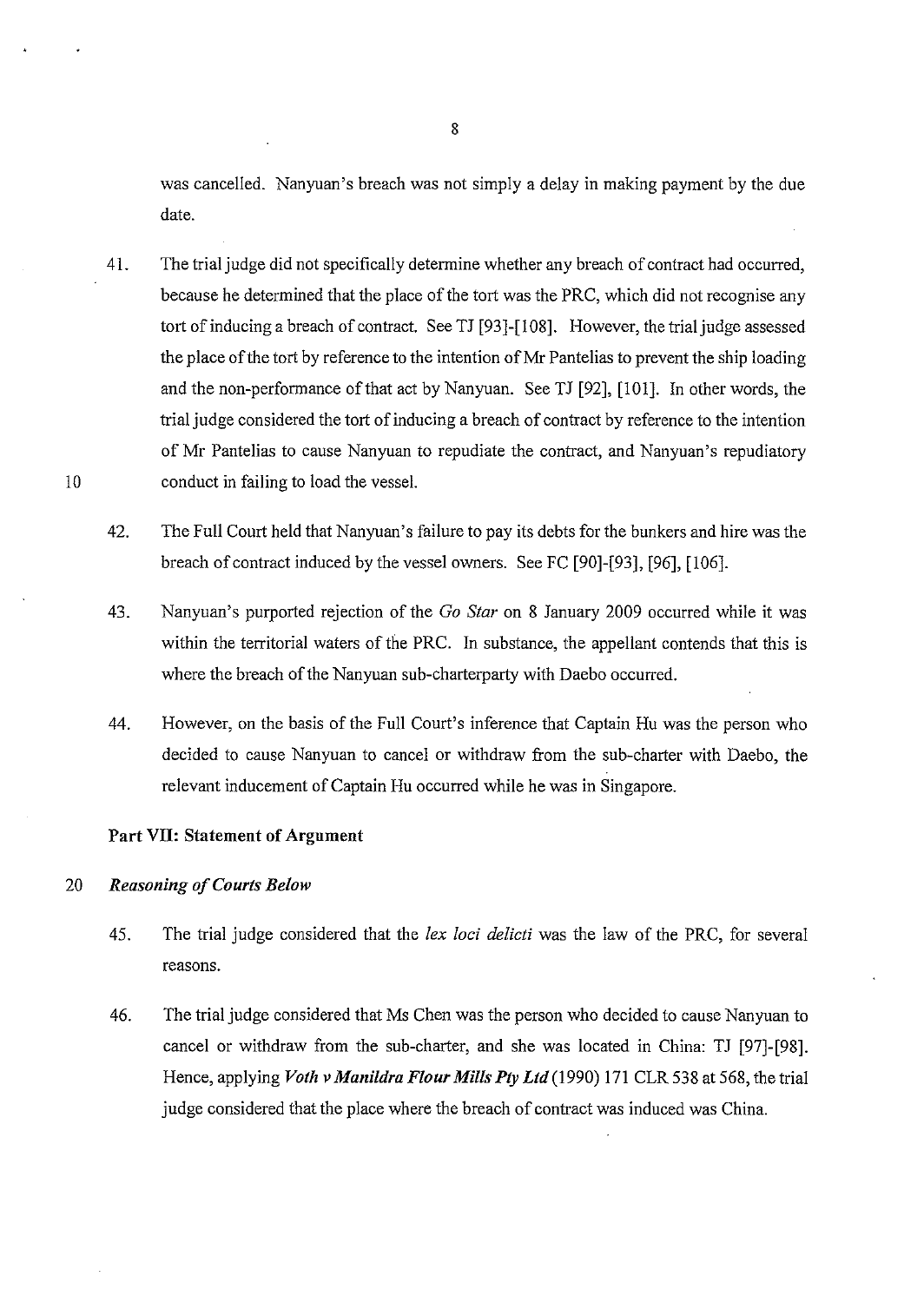- 4 7. However, the trial judge also considered further factors relevant to determining the *lex loci delicti.* These were that the *Go Star* was in Chinese territorial waters; that Mr Pantelias intended that his statements should be acted on in Chinese territorial waters so that the *Go Star* would not be loaded at Fangcheng; and that the statements of Mr Pantelias were in fact acted on by Nanyuan in Chinese territorial waters, by reason of Nanyuan's failure to load the *Go Star* at Fangcheng. See TJ [100]-[101]. In substance, these factors all concerned where the breach of the sub-charterparty occurred.
- 48. On the other hand, the Full Court determined the *lex loci delicti* simply by reference to the location of Captain Hu in Singapore (as submitted by the respondent): FC [52], [106]. In other words, the Full Court determined the *lex loci delicti* for the tort of unlawfully interfering with contractual relations by reference to the place of the inducement, rather than by reference to the place of the breach. The Full Court did not refer to the further factors relied upon by the trial judge at TJ [100]-[101].
- 49. The appellant submits that the Full Court erred by determining the *lex loci delicti* by reference to the location of the person who was induced to cause the contracting party to breach its contract.

#### *The Test of Lex Loci Delicti for Foreign Torts*

- 50. In *Regie Nationale des Usines Renault SA vZhang* [2002] HCA 10; (2002) 210 CLR 491 at [75]-[76], it was held that, generally, the substantive law for the determination of rights and liabilities in respect of"foreign torts" is the *lex loci delicti.* See also *Neilson v Overseas Projects Corporation of Victoria* [2005] HCA 54; (2005) 223 CLR 331 at [64] (Gummow and Hayne JJ).
- 51. The expression "foreign tort" is used here in a particular sense to identify a foreign system oflaw in force at the *locus delicti* which determines whether there has in fact been a "foreign tort" committed. It is that foreign legal system for which allowance is made by the common law rules of choice of law in the particular forum. See *Blunden v Commonwealth* [2003] HCA 73; (2003) 218 CLR 330 at [22].

9

20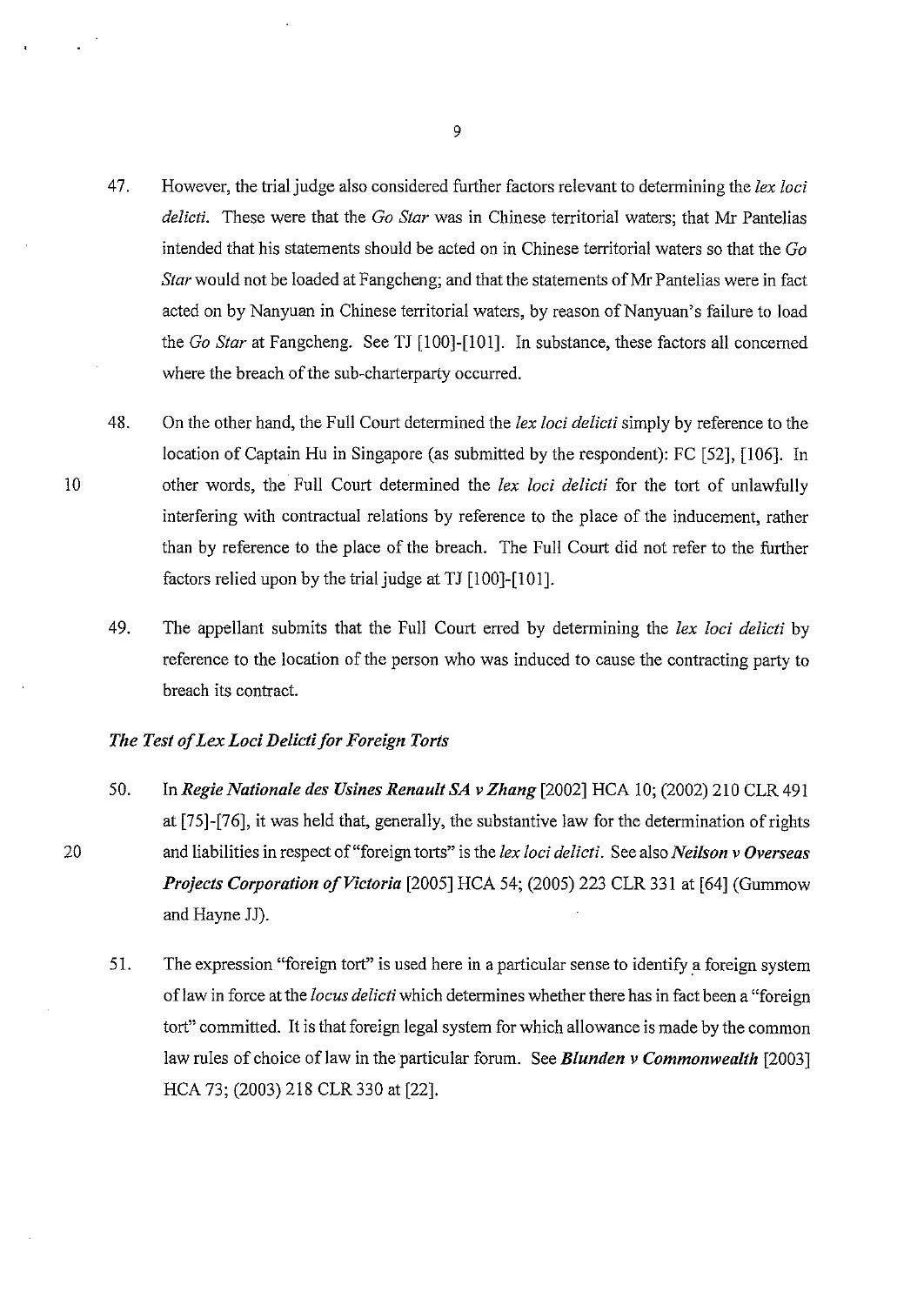- 52. In *Voth* (1990) 171 CLR 538 at 567-8, Mason CJ, Deane, Dawson and Gaudron JJ approved the test proposed in *Jackson v Spittall* (1870) LR 5 CP 542 at 552, and adopted in *Distillers Co v Thompson* [1971] AC 458 at 467-468, for determining the *lex loci delicti.* That test is to ascertain the place of the act which gives the plaintiff a cause of complaint, or to ask where in substance did the plaintiff's cause of action arise? See also *Dow Jones & Co Inc v Gutnick* (2002) 210 CLR 575 at [43].
- 53. Due to the variety of different tortious claims, it has not been possible to state a single rule of location, such as a rule that intentional torts are committed where the tortfeasor acts, or that torts are committed in the place where the last event necessary to make the actor liable has taken place. See *Dow Jones* at [43].
- 54. Equally, there is no general rule that the *lex loci delicti* is the place where the plaintiff suffers damage. See *Voth* (1990) 171 CLR 538 at 566-567.
- 55. On the other hand, there is no "flexible exception" which applies to allow discretion in the choice of the applicable law for a foreign tort. See *Zhang* [2002] HCA 10; (2002) 210 CLR 491 at [75]. A discretionary approach of the type adopted in some jurisdictions in the United States was deprecated in *John Pfeiffer Pty Ltd v Rogerson* [2000] HCA 36; (2000) 203 CLR 503 at [78]-[79]. See also *Neilson* [2005] HCA 54; (2005) 223 CLR 331 at [93] (Gummow and Hayne JJ)
- 56. In these circumstances, it is necessary in this case to state a particular rule which determines where, in substance, the plaintiff's cause of action for the tort of inducing a breach of contractual relations arises.
	- 57. The appellant contends that the appropriate rule is the place where the breach of contract occurs. On the other hand, the Full Court determined that the *lex loci delicti* depended upon the location of a natural individual when that individual was induced to cause a breach of contract.
	- 58. In order to state the appropriate rule, it is first helpful to refer to the juridical basis of the tort of inducing a breach of contractual relations.

20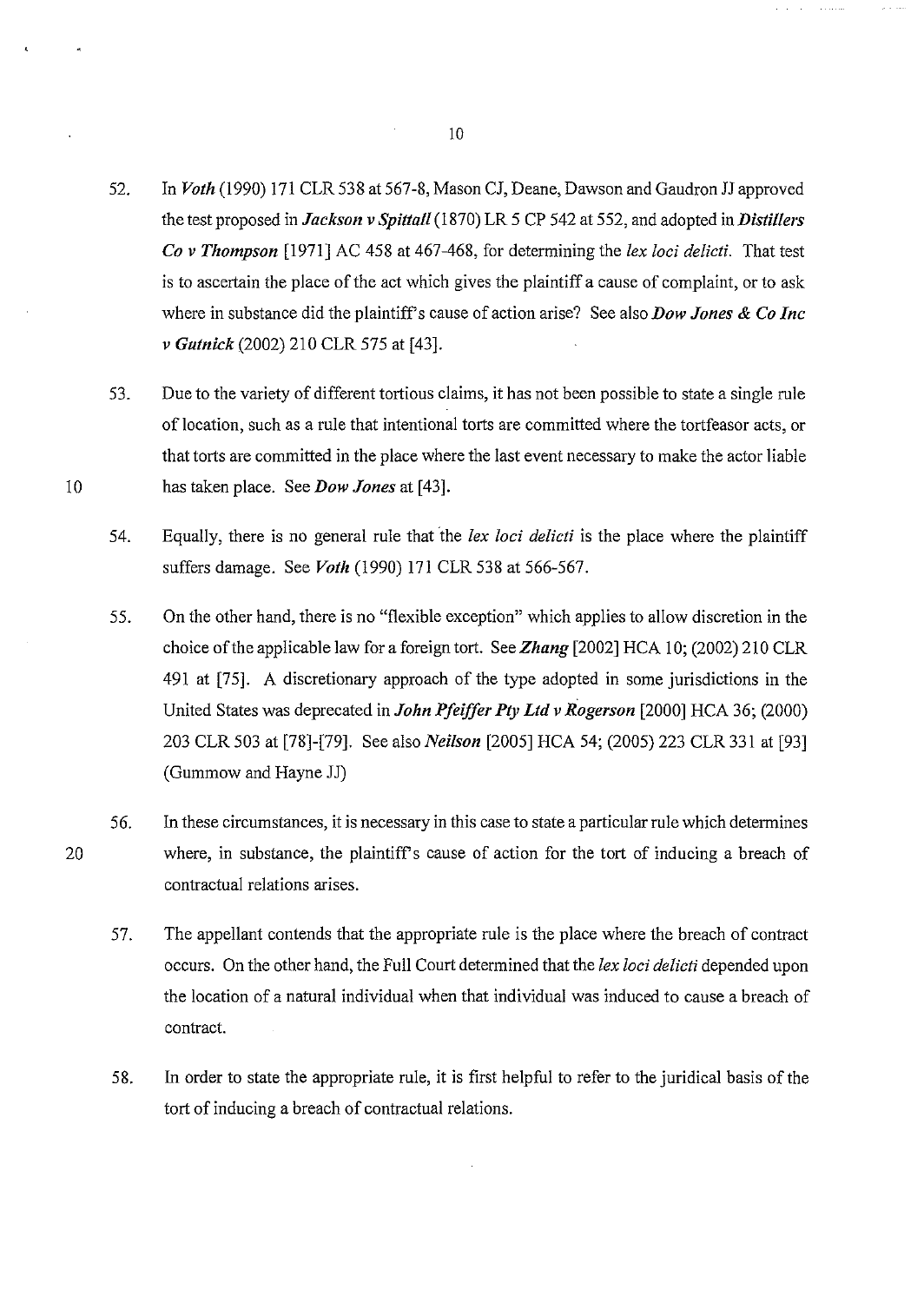#### *Nature of Tort of Inducing Breach of Contractual Relations*

10

20

- 59. The juridical basis of the tort of inducing a breach of contractual relations was analysed by the House of Lords in the trilogy of cases in *OBG Ltd v Allan; Douglas v Hello! Ltd (No 3); Mainstream Properties Ltd v Young* [2007] UKHL 21; [2008] 1 AC 1.
- 60. Following *Lumley v Gye* (1853) 2 E&B 216, all members of the House of Lords considered that the liability of a person committing this tort is accessory to the liability of the contracting party. Liability for the tort depends upon the contracting party having committed an actionable wrong. See at [5], [8] (Lord Hoffman), [172] (Lord Nicholls), [264] (Lord Walker), [302] (Baroness Hale, agreeing generally on this issue), [320] (Lord Brown).
- 61. Consequently, on this analysis, the central aspect of the tort is the breach of contract by the contracting party, which is caused by the inducement of the tortious defendant. The inducement by itself is not actionable unless a contracting party actually breaches the contract.
- 62. The tort is also not actionable unless the person engaging in the relevant inducement seeks to induce a *breach* of contract, as opposed to inducing a lawful termination of contract: *Sanders v Snell* (1998) 196 CLR 329 at 339-340. This confirms the centrality of a contractual breach as the substance of the tort.
- 63. The analysis that liability for the tort should be regarded as accessorial, and derivative upon contractual breach, has been referred to with approval in Australia by Besanko J, on behalf of the Full Federal Court, in *LED Technologies Ply Ltd v Roadvision Pty Ltd* [2012] FCAFC 3; (2012) 199 FCR 204 at [53].
	- 64. The rationale which has been relied upon for the tort is that a contractual right is treated as a species of property which deserves special protection, not only by giving a right of action against the contractual party which breaks its contract but by imposing a secondary liability on a person who procures this. This is the basis of the analysis, in a master-servant context, of Kitto J in *Attorney-General (NSW) v Perpetual Trustee Co Ltd* (1952) 85 CLR 237 at 294-295, where his Honour described the tort as protecting a "quasi-proprietary right".

II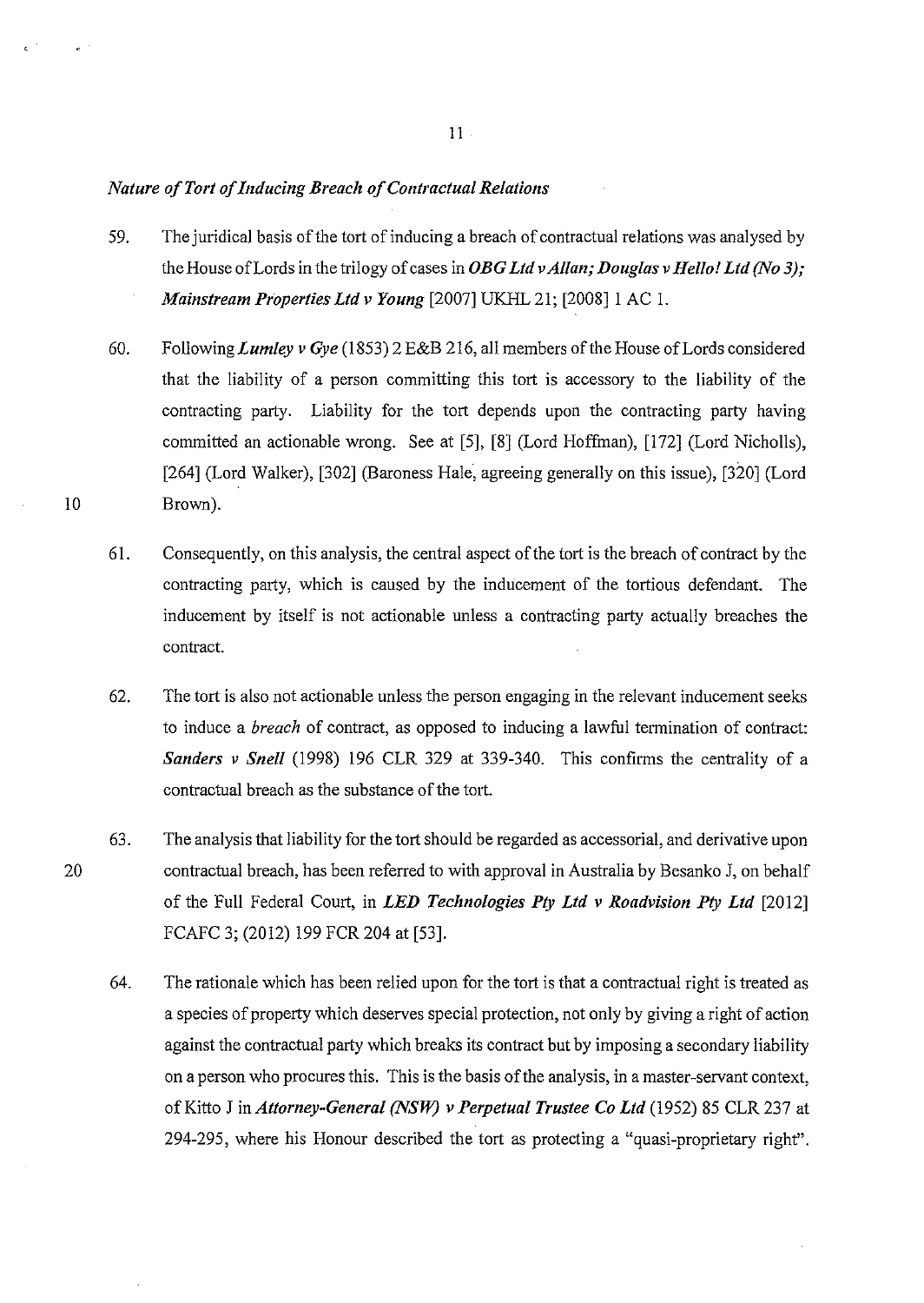However, acceptance of the "quasi-proprietary right" approach also underpinned the reasoning of the High Court in *Zhu v Treasurer of New South Wales* [2004] HCA 56; (2004) 218 CLR 530 at [123]-[134], which was decided in the context of a commercial agreement. As well, see *OBG* at [32] (Lord Hoffman).

#### *The Lex Loci Delicti for the Tort of Inducing Breach of Contractual Relations*

- 65. Given that the tort of inducing a breach of contract is accessorial and depends upon establishing a breach of contract, the plaintiff's cause of action arises, in principle, at the place where the breach of contract occurs.
- 10 66. Further, a test which is based upon the place where the breach of contract occurs is consistent with the analysis of the contractual right to performance as a "quasi-proprietary right". The place where the breach of contract occurs is the place where the quasiproprietary interest in contractual performance is affected.
	- 67. The correctness of a test which looks to the place of contractual breach is re-inforced by the consideration that the act of inducing the breach of contract is not, of itself, actionable without a breach occurring. Consequently, the place where the inducement occurred is only of secondary significance, as the act of inducement is not the act which gives the plaintiff a cause of complaint.
	- 68. In this respect, a statement which induces a breach of contract is distinguishable from a negligent misstatement which is communicated to and received in a particular place. In such a case, the tort of negligent misstatement may well, in substance, occur in the place where the misstatement was received. See *Voth* (1990) 171 CLR 538 at 567-568, 569. The critical aspect of the distinction is that a statement inducing a breach of contract does not by itself create any liability, whereas a negligent misstatement is the very statement which attracts liability.
	- 69. A test which relies upon the place of inducement in order to determine the *lex loci delicti*  for the tort of inducing a breach of contractual relations presents various difficulties.

12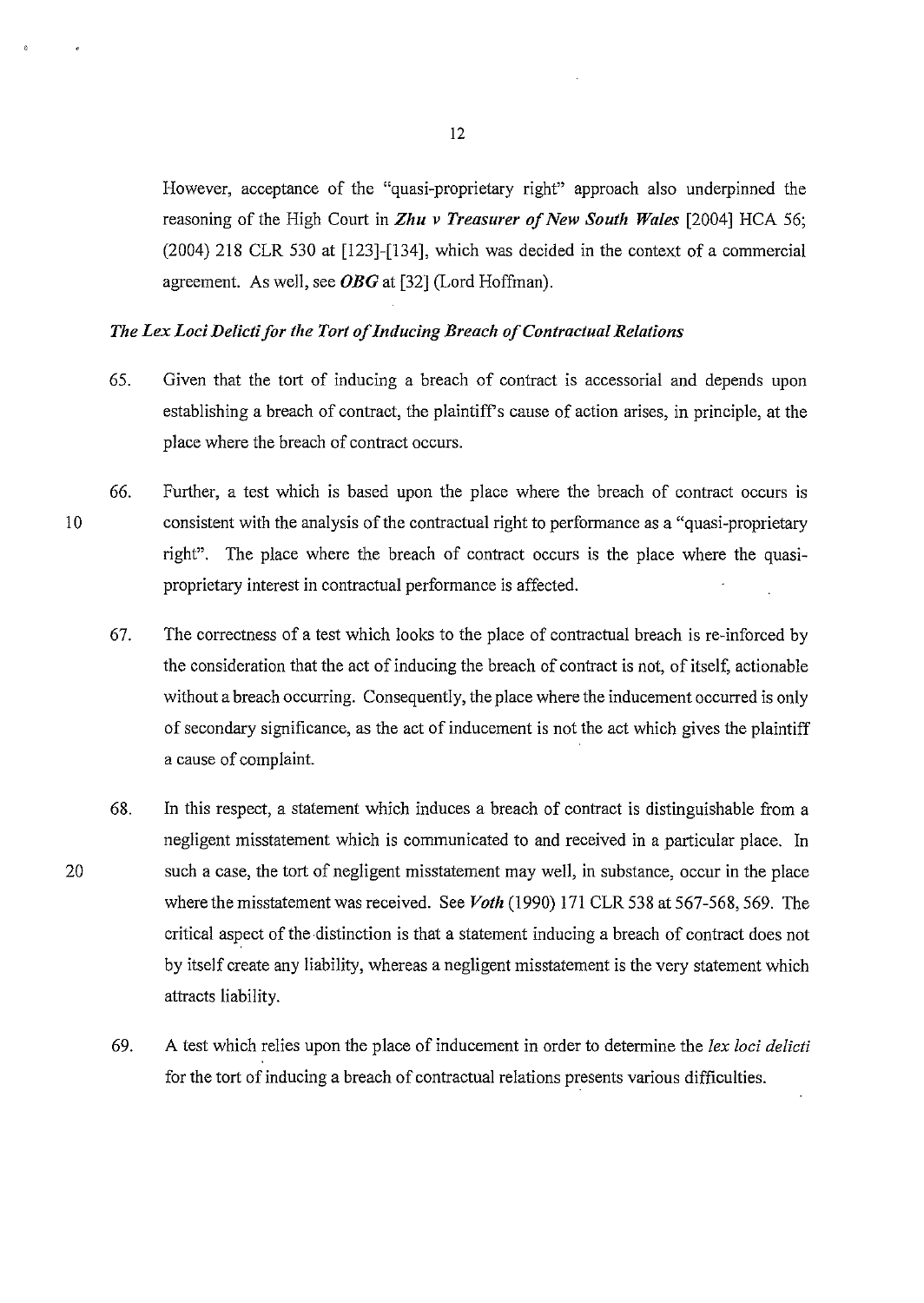- 70. For example, it may well produce haphazard results in a modem age of instantaneous communications. For example, in this case, Captain Hu could have been located **in** any country in the world, either on a permanent or itinerant basis. If he had been travelling in Iceland when Mr Pantelias emailed him, why should the *lex loci delicti* be the law of Iceland? That is a far more arbitrary test than looking at where the breach of contract which was induced actually occurred.
- 71. A related difficulty about adopting the place of inducement as the applicable test for determining the *lex loci delicti* is that a plaintiff may not know where the inducement actually occurred. In the last example, the location of Captain Hu in Iceland may well have been unknown to Daebo, if he happened to be travelling there and accessing an email account with an address located in another part of the world. By contrast, the place where a contract was breached will be capable of objective determination.
- 72. A further difficulty about a test for the *lex loci delicti* which is based upon the place of inducement is illustrated by what occurred in the present case. Such a test meant that the Full Court was required to draw inferences based on slender material regarding whether Ms Chen or Captain Hu decided to terminate the charterparty with Daebo. That material pointed in different directions, and by itself provided an insecure basis for determining the *lex loci delicti* (whatever factual finding was made on this material). The same problem will arise in any case where the contracting party which breaks the contract is not called to give evidence.
- 73. For these reasons, as a matter of principle, the appellant submits that the *lex loci delicti* for the tort of inducing a breach of contractual relations should be the law of the place where the breach of contract occurred.
- 74. This conclusion is supported by *Metal! und Rolzstojf AG v Donaldson Lufkin* **&** *Jenrette Inc* [1990] I QB 391 at 447-449. In that case, the English Court of Appeal considered whether the tort of inducing a breach of contractual relations in substance occurred in New York, where the acts of inducement took place, or in London, where the breaches of contract and resulting damage occurred. The Court concluded that the tort of inducing a breach of

10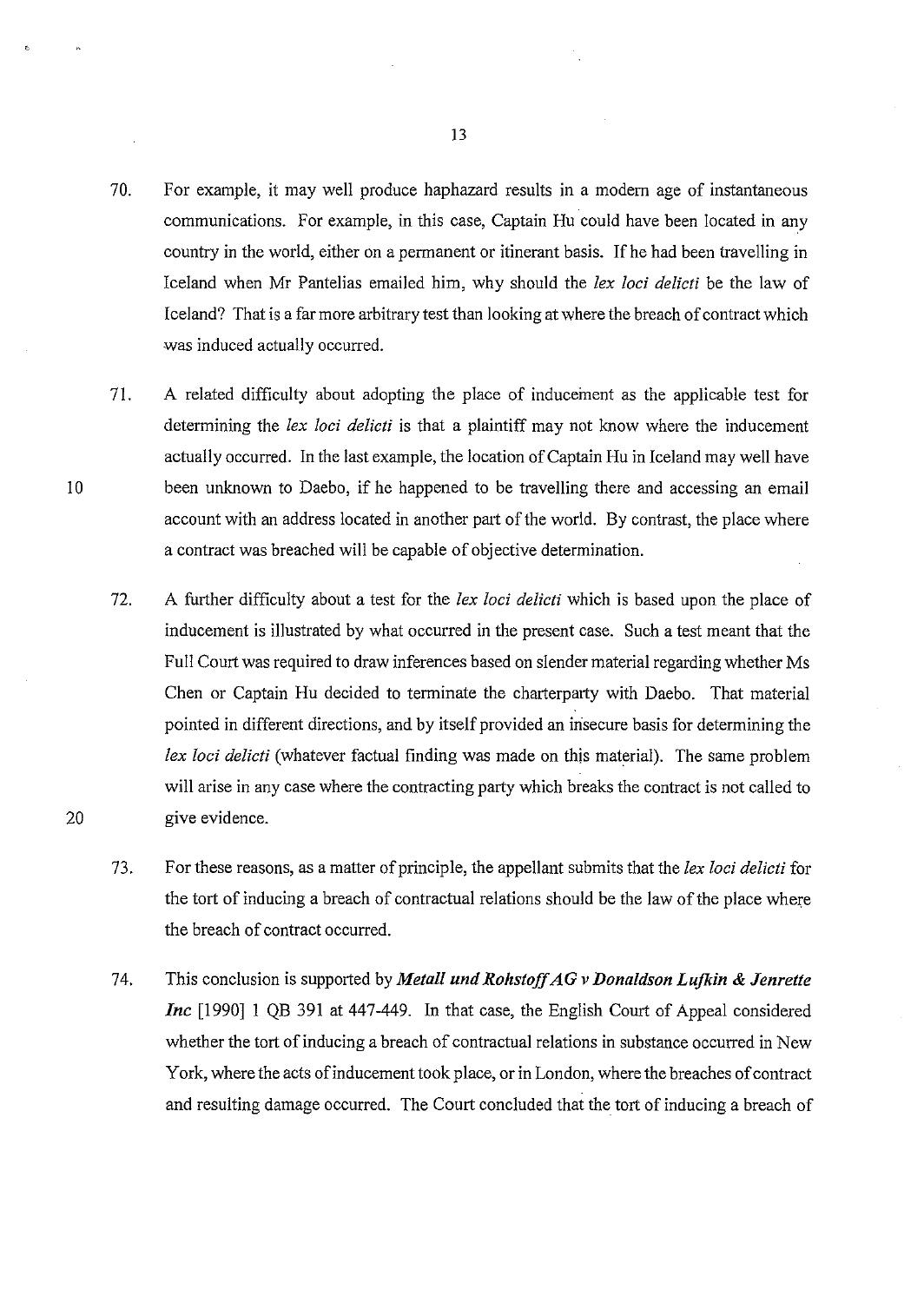contract was, in substance, committed in London. (Note also *South Adelaide Football Club Inc v Fitzroy Football Club (No 1)* (1988) 49 SASR 380 at 382-383.)

#### *Application of Test of Lex Loci Delicti to Present Case*

- 75. Applying the test that the *lex loci delicti* for the tort of inducing a breach of contractual relations is the place where the breach occurred, the appellant submits that the law of the place where the breach of contract occurred in the present case is the law of the PRC.
- 7 6. This submission raises the question about how to determine where a breach of contract occurs for the purposes of a "foreign tort".
- 10 77. The applicable law for the tort of inducing a breach of contractual relations, based upon the place where a breach of contract occurred, bears no necessary relationship with the proper law of the contract, which govems performance of the contract. The proper law of the contract is determined by the consensual agreement of the parties (express or inferred) prior to entry into the contract, and will govem whether a breach by a contracting party has occurred. However, that is different to determining the applicable law for a tort committed by a stranger to the contract. In any event, the respondent has never suggested that the proper law of the contract (English law) govems whether a foreign tort was committed in the present case.
	- 78. The appellant submits that the place where a breach of contract occurs for the purposes of determining the *lex loci delicti* of the tort of inducing a breach of contractual relations is to be determined by reference to the nature of the breach, and the location which is most substantially connected with that breach.
	- 79. That is the logical consequence of the general test stated in *Jackson v Spittall* and *Distillers,*  which looks at where, in substance, the cause of the complaint occurred.
	- 80. Even if the party affected by the contractual breach suffers damage elsewhere as a result of the breach of contract, by reason that a contractual payment is not received in another place, the place where damage is suffered is not determinative of where, in substance, the tortious cause of action arises. See *Voth* (1990) 171 CLR 538 at 566-567.

14

20

·,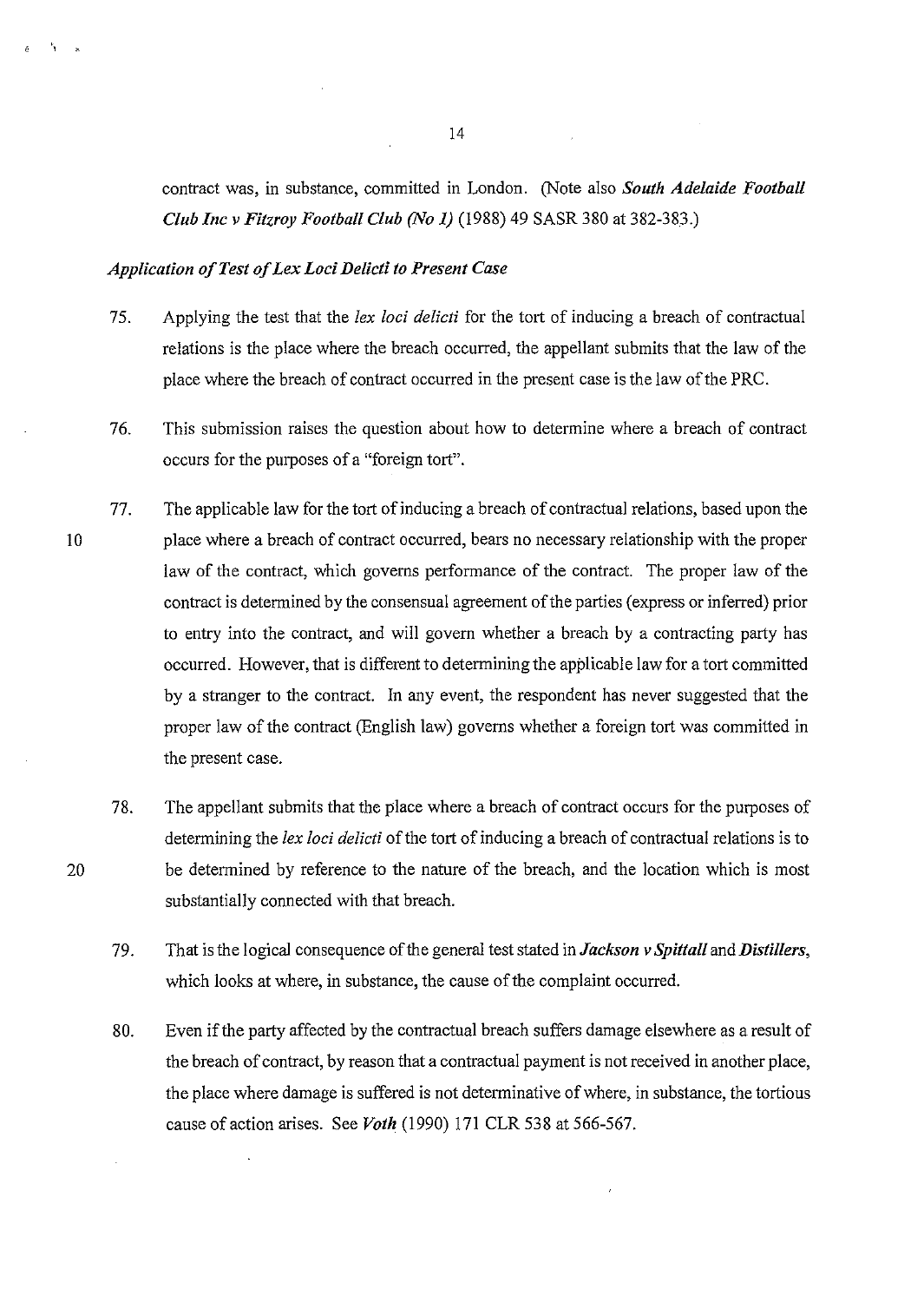- 81. As explained, the relevant breach of contract which was alleged was the failure of Nanyuan to pay any money due, in the context of the repudiation of the sub-charterparty by the emails of 8 and 13 January 2009, which demonstrated that Nanyuan had no intention of paying any of the money which was due. See the Further Re-Amended Statement of Claim, [15].
- 82. The repudiation of the contract related to a sub-charter of a ship in the PRC, which meant that Nanyuan did not load the ship in the PRC. In these circumstances, the breach of contract occurred in the PRC. That was the place where the ship chartered pursuant to the repudiated sub-charter was located.
- 83. It was also where Nanyuan ceased to perform the sub-charter, as Nanyuan did not continue to operate the vessel in accordance with the sub-charter and, in effect, sought to return the vessel.
	- 84. Consequently, on the appellant's test of the *lex loci delicti,* the law of the PRC was the applicable law to determine whether the tort of inducing a breach of contract was committed. There is no controversy that the law of the PRC does not recognise such a tort.

#### **Part VII: Applicable Constitutional and Statutory Provisions**

85. There are no directly applicable constitutional or statutory provisions.

#### **Part VIII: Orders Sought**

86. The appeal be allowed, the judgment of the Full Federal Court of Australia given on 3 December 2012 be set aside, and in lieu thereof the orders of the trial judge be re-instated and the respondent pay the costs of the appeals to the Full Federal Court of Australia and the High Court of Australia.

#### **Part IX: Time Estimate**

87. The appellant estimates that it will require 2 hours to present its oral argument.

Dated: 16 October 2013

15

10